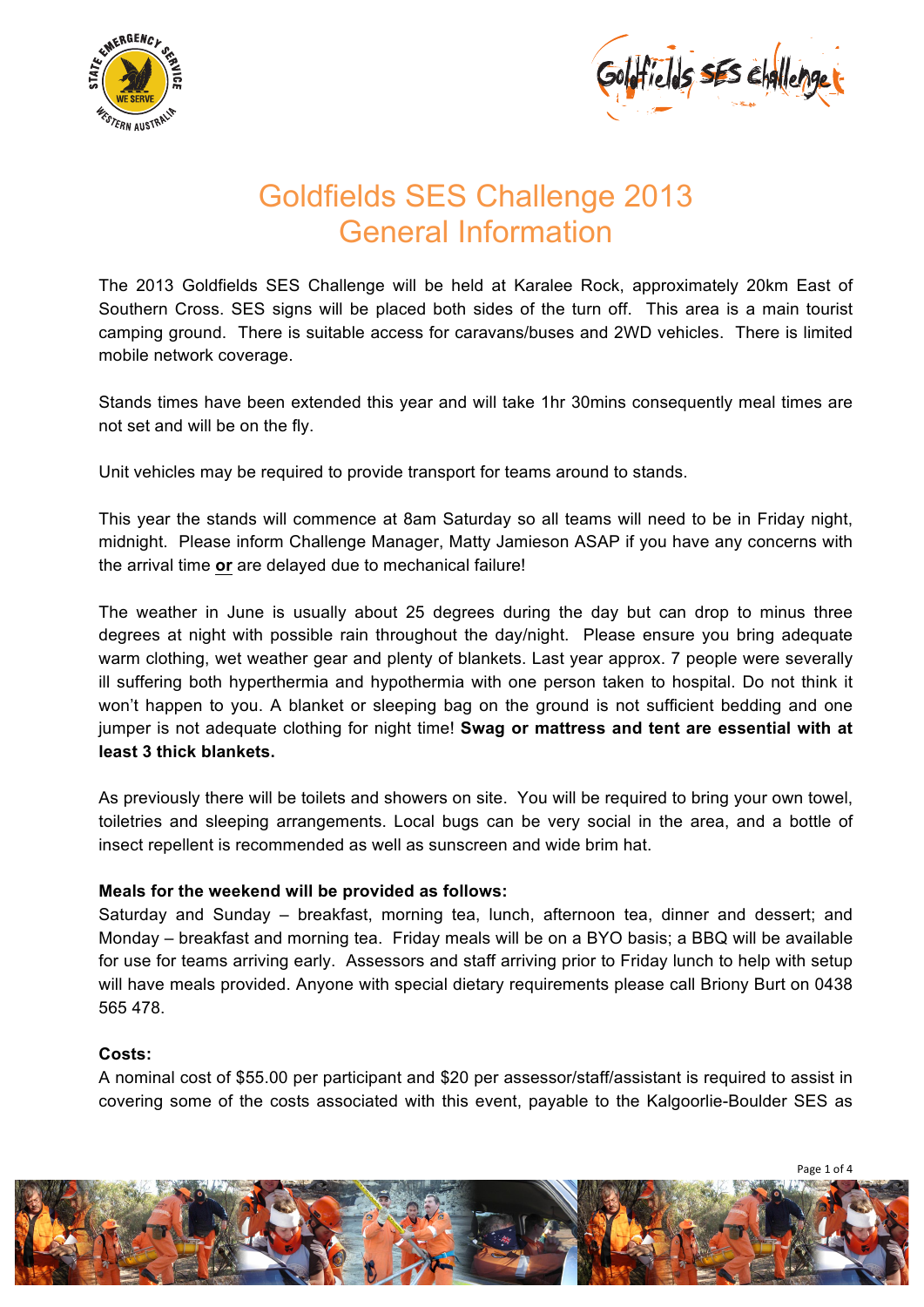



this event is not sponsored or supported in any form by DFES. This event is run entirely by the Kalgoorllie-Boulder Unit members with the support of local businesses.

Alcoholic beverages and cool drinks are *not* provided. Persons under the age of 18 can not consume alcohol. Any one caught providing alcohol to minors will be sent home. No alcohol will be consumed by anyone until after the day's activities are complete as per the Challenge Manager's instructions.

**PLEASE NOTE:** MEMBER(S) WILL NOT BE ALLOWED TO LEAVE THE CHALLENGE SITE FOR RESUPPLY OF ANY KIND IE NO DRINK RUNS ONCE THE DAYS ACTIVITIES ARE COMPLETE.

Members under the age of 18 wishing to attend must have *written approval* from their Parent/Legal Guardian and Unit Manager, and a dedicated guardian at site for the entire event responsible for their welfare.

All Challenge attendees must agree to abide by and sign the Challenge Rules and drug and alcohol policy statement on arrival at site, anyone refusing to sign will be asked to leave the Challenge event.

Trophies will be awarded for 1<sup>st</sup>, 2<sup>nd</sup> and 3<sup>rd</sup> places with 1<sup>st</sup> place also receiving the Challenge perpetual shield.

The Challenge will commence Saturday 1st June 2012 at 8am with the following approx. schedule:

| Friday:  | 1900hrs | <b>Assessor Briefing</b>    | Sunday | 0630hrs        | <b>Breakfast</b>           |
|----------|---------|-----------------------------|--------|----------------|----------------------------|
|          |         |                             |        | 0730hr         | All Briefing               |
| Saturday | 0700hrs | <b>Breakfast</b>            |        | 0800hrs        | <b>Commence Activities</b> |
|          | 0730hrs | <b>Team Leader Briefing</b> |        | 1930hrs        | (approx) Dinner            |
|          | 0745hrs | All Briefing                |        | 2030hrs        | Certificate                |
|          | 0800hrs | <b>Commence Activities</b>  |        |                | presentation               |
|          | 1830hrs | <b>Talent Show with</b>     |        | 2100hrs        | Entertainment with         |
|          |         | Matty Jamieson              |        |                | <b>Colleen Horton</b>      |
|          | 1930hrs | (Approx) Dinner             |        |                |                            |
|          | 1930hrs | Entertainment by            | Monday | 0830hrs        | <b>Breakfast</b>           |
|          |         | Bevan Bailye                |        | 0900hrs        | <b>Break Camp</b>          |
|          | 2000hrs | <b>Assessor Briefing</b>    |        | <b>1100hrs</b> | <b>Final presentation</b>  |
|          |         |                             |        | 1200hr         | Depart site                |

DVD Highlights presented by Jon Ellis and Ian Milne will follow Sunday night activities. Winners will be announced Monday morning once the entire camp is packed up and **not before**. Units/teams not assisting with pack up will forfeit any placing in the event.

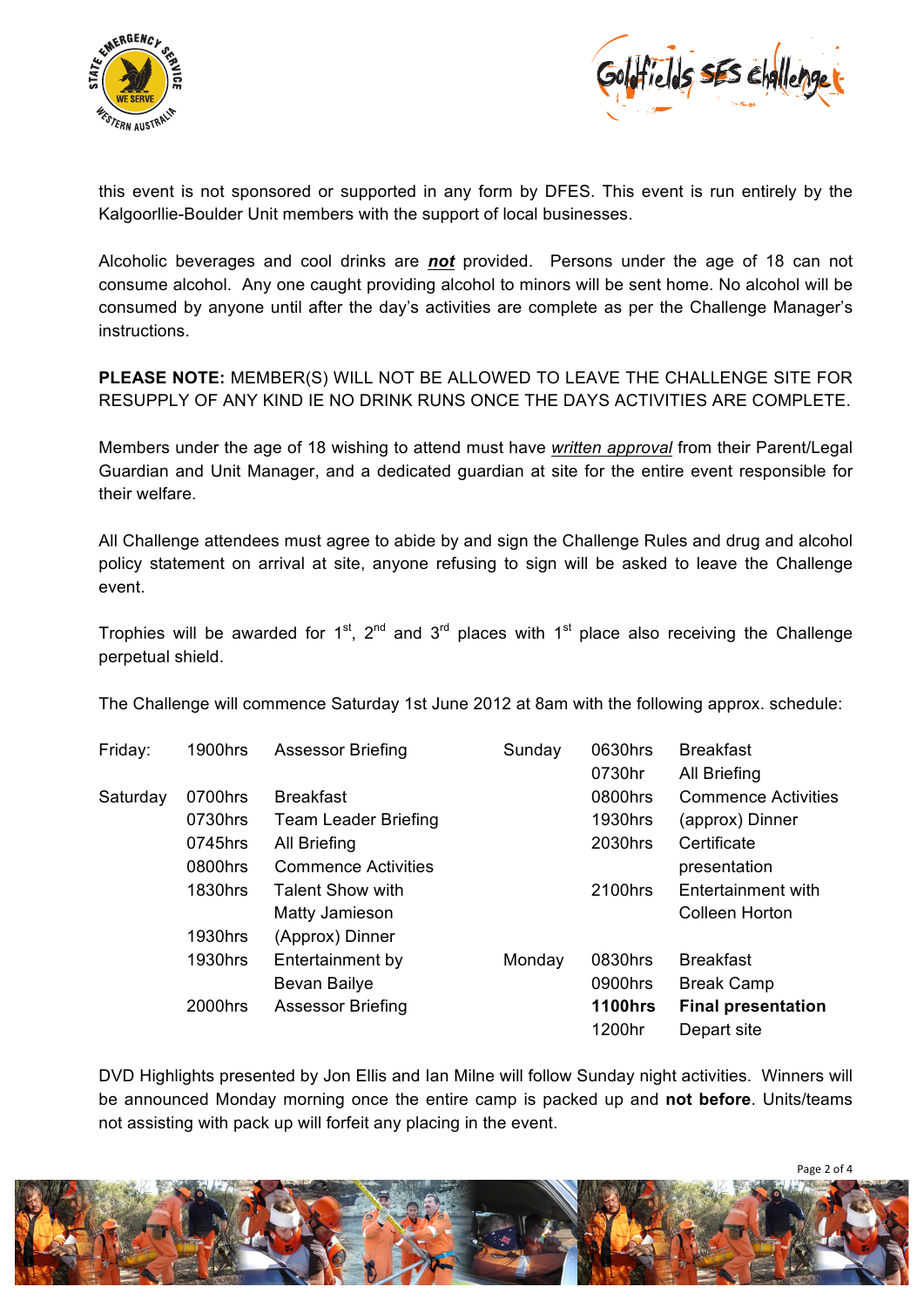



# This is a fun training weekend to;

*Build new relationships, Explore new areas and Discover new skills and techniques.*

#### **Skills which will assist you to complete stands include:**

- USAR
- Chainsaw
- **Knots**
- **First Aid**
- **Field Equipment/Communications**
- **NURE**
- **4WD techniques & Recovery**
- Road Crash Rescue

#### **Stand Names are:**

- 1. Camp Duties
- 2. 4WD Recovery & Anchors
- 3. USAR & 1<sup>st</sup> Aid
- 4. Chainsaw
- 5. Casualty Handling
- 6. Cliff Rescue
- 7. Scavenger Hunt
- 8. Ropes and Field Equipment
- 9. Road Crash Rescue

*For more information please contact:*

Challenge Manager: Matthew Jamieson 0417 185 292 Catering Co-ordinator Briony Burt 0438 565 478 Kalgoorlie Unit Fax: 08 9093 1020 Challenge Email: matty.jamieson@iinet.net.au

> *The Goldfields SES Challenge Committee look forward to seeing you at Karalee Rock from 30th May – 3rd June 2013.*